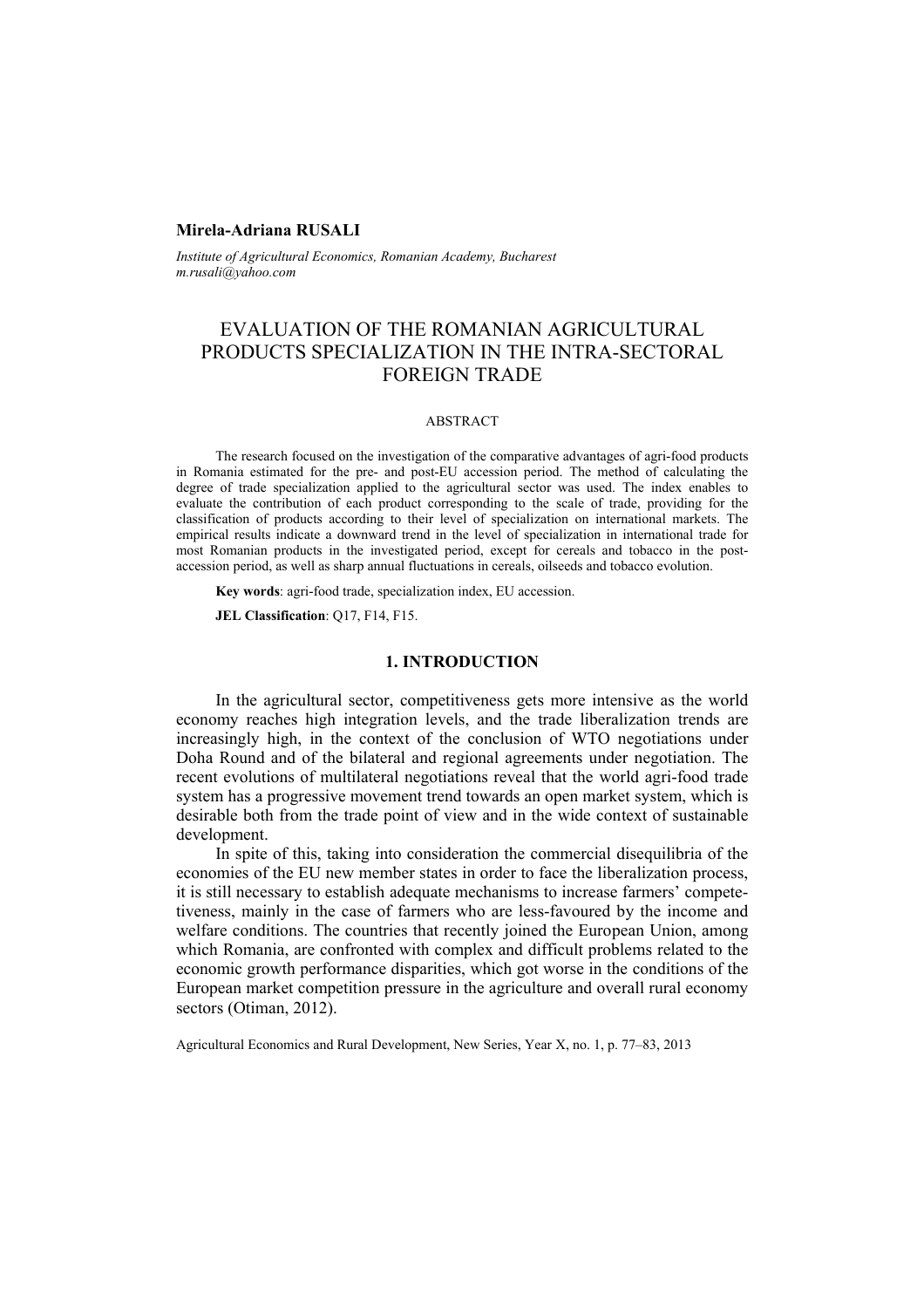These aspects represent great challenges for farmers, as well as opportunities for the agri-food exporters. As a result, it is important to continue to increase the competitiveness and productivity of the agricultural sector on long term, having in view that the future of agricultural markets will feature a high level of uncertainty and instability (volatility).

### **2. STATE OF KNOWLEDGE**

The measurement of the specialization level is often used in the foreign trade studies, as the indices are relevant for the evaluation of the competitiveness of certain products or economic sectors, with regard to the structure and evolution of commercial flows. A vast literature developed in this field (Banse *et al*., 1999; Brasili, 2008; Gorton and Davidova, 2001). Different methods frequently applied in the analysis of foreign trade patterns are based on the calculation of comparative advantage indices, used for the competitiveness assessment of different products or economic sectors, in relation to the structure and evolution of commercial flows, or of the specialization of traded products.

Competitiveness is a relatively new concept, as the endogenous and exogenous factors determine/influence the way in which the economic sectors, economic entities or products evolve on a comparative basis with the international competitors. On one hand, domestic competitiveness improvement depends on the use of own resources to increase the production value; on the other hand, factors such as financial policies and mechanisms, the foreign exchange rate, for instance, belong to the large macro-economic context. However, as no country can be a net exporter for all products (Porter, 1990), the benefits of the international trade reside in the procurement of necessary commodities. The specialization of products theoretically takes place in the segments where the country is relatively more productive, while the imports will be absorbed for less-productive products compared to the trade partners.

In this context, the objective of the research is to identify the advantages or disadvantages of Romania's agri-food products on the international market, in relation to the specialization level of traded products.

## **3. MATERIAL AND METHOD**

The research was based on Balassa index calculation, which measures the specialization level of a given country in the export of certain products and reveals commercial advantages or disadvantages in the foreign relations (Rusali, 2006).

According to certain authors (e.g. Zaghini, 2003; Latruffe, 2010), the evaluation method of the commercial advantages of a given country, sector or product in the foreign trade sector can be used for the analysis of its external competitiveness.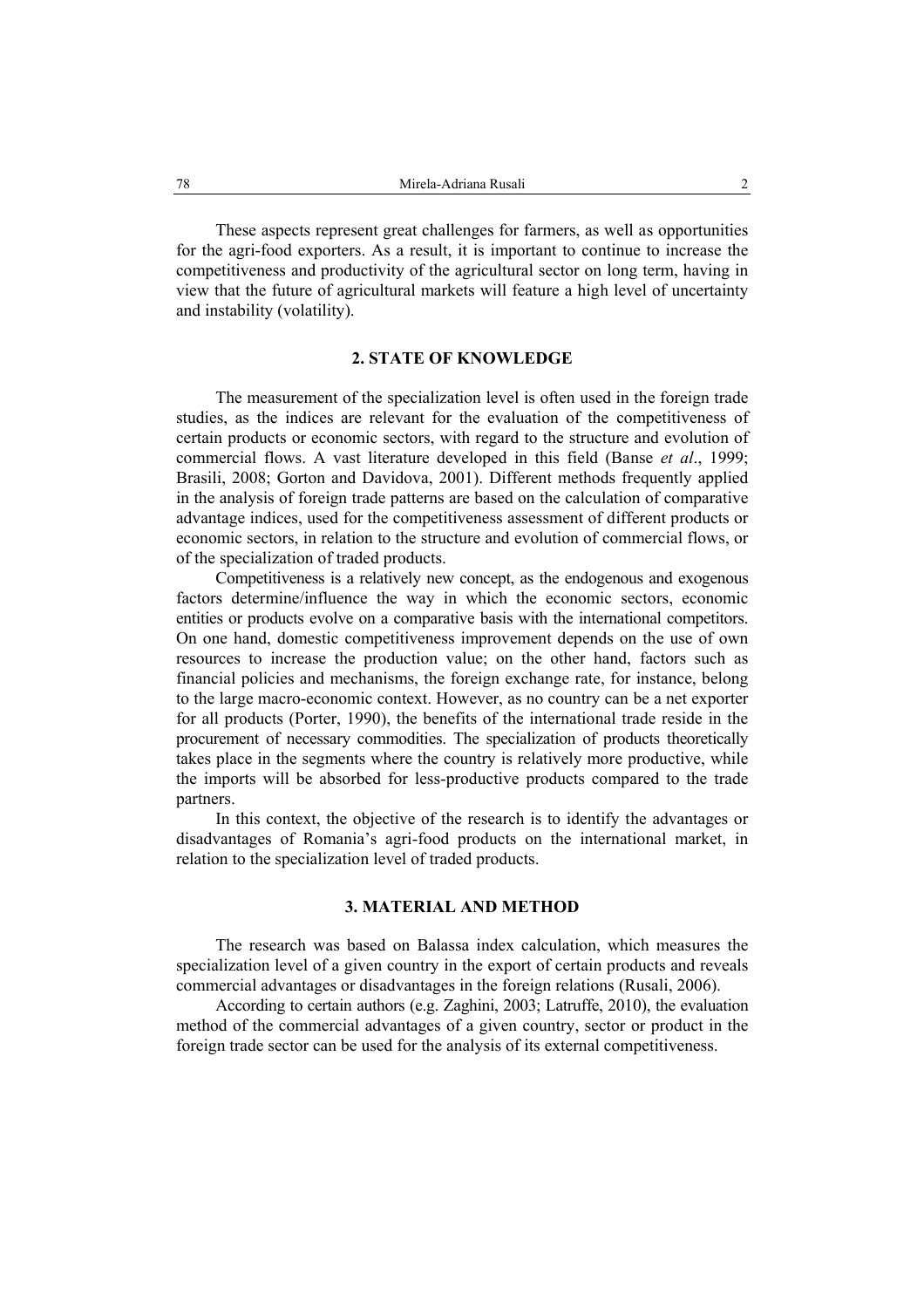The revealed comparative advantage is the most quoted indicator as methodological support for the evaluation of a country's comparative advantage in trade,

or of the specialization level of the products from a given country, in its trade relations. The index was proposed by Balassa (Balassa, 1965) and it has the following formula (1):

$$
B = (Xij / Xtj) / (Xis / Xts)
$$
 (1)

where:  $X =$  exports; *i, t* = product or group of products; *j,s* = country or group of countries.

The Balassa index is based on the analysis of trade patterns of different countries and measures the exports of a country for a certain product, relative to the respective country's total exports and the corresponding export performance of the countries with which it has trade relations.

A country reveals comparative advantages in products for which this indicator is higher than 1. However, this index features an asymmetry of values, and it can range from 1 to infinite for the products for which a country has comparative advantage in export, but only from 0 to 1 for the products with comparative disadvantage.

At the same time, the index makes it possible to identify if a country has comparative advantage for certain products, yet without determining the comparative advantage sources.

The main index utilization restriction resides in the index having a partial relevance due to the omission of imports, mainly in the case when these have a significant share in the trade of the respective country (Greenaway and Milner, 1993). The index representativeness and the analysis distortions depend on the aggregation level to which the calculation is applied.

The method was used to evaluate the specialization level of Romania's agrifood products in the foreign trade, by measuring the contribution of each group of products according to the two-digit numerical code of the Combined Nomenclature (CN) to the total country's export, relative to the contribution of each group of products to the total trade at world level.

The material of the case study consisted in empirical evidences of Romania's export flows in the period 2006–2010, using the foreign trade statistics of the United Nations' Organization.

# **4. RESULTS AND DISCUSSIONS**

The evaluation of the trade specialization indices in relation to the world market share at export makes it possible to draw a hierarchy of products according to the performance on the international market. The indices reveal the contribution of each product to the intra-sectoral agri-food trade in relation to the corresponding importance in the world trade.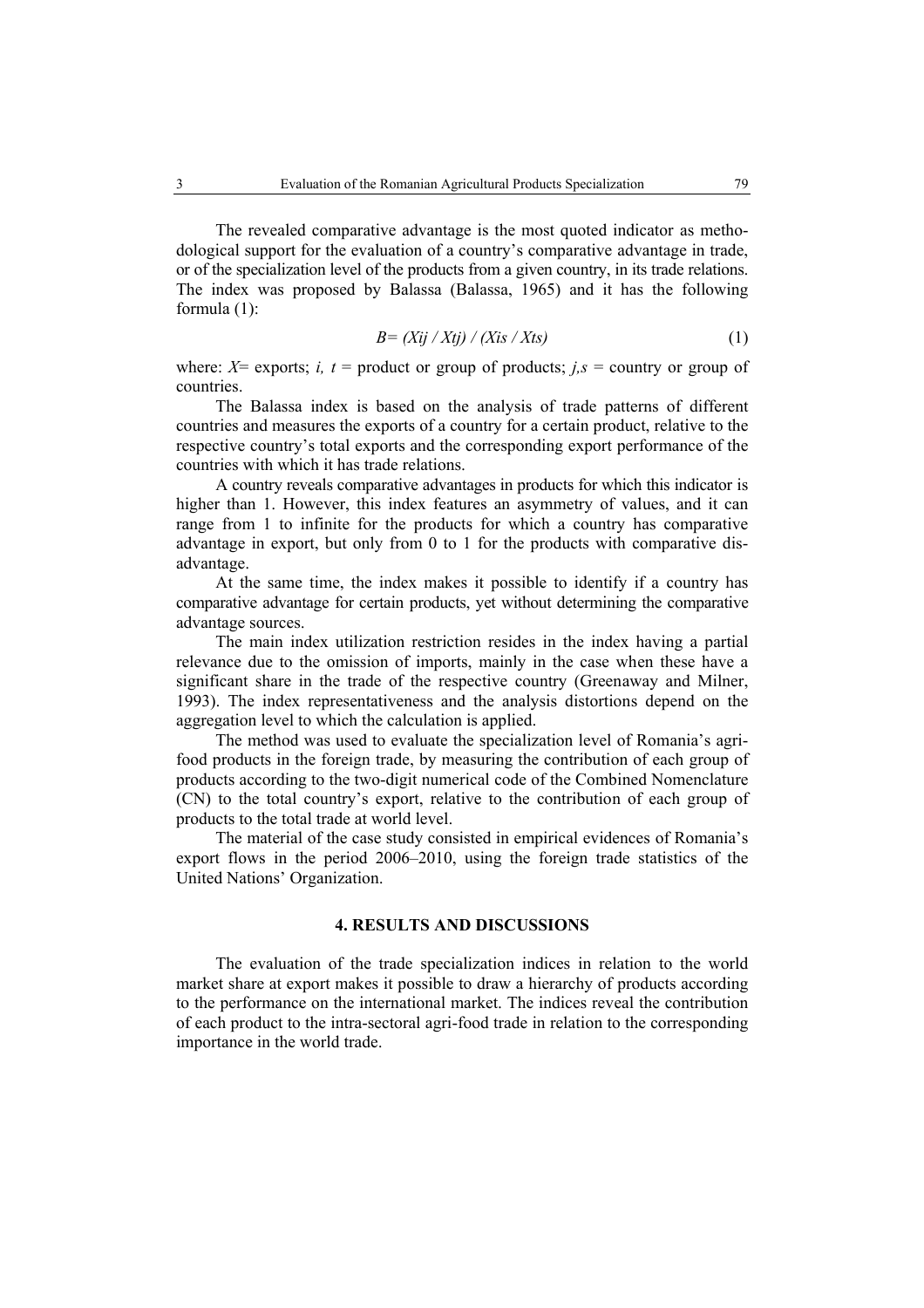Table 1 presents the specialization indices of the Romanian agri-food products in the international trade calculated for the period 2006–2010, at aggregate level per total agri-food products and by CN sections.

| Table 1                                                                                        |
|------------------------------------------------------------------------------------------------|
| Aggregated export specialization indices at intra-sectoral level and by CN sections, 2006–2010 |

| <b>Item (CN Code)</b>                  | 2006 | 2007 | 2008 | 2009 | 2010 |
|----------------------------------------|------|------|------|------|------|
| Total agri-food products               | 0.58 | 0.60 | 0.90 | 0.91 | 1.08 |
| Animal products (I)                    | 0.77 | 0.61 | 0.48 | 0.51 | 0.57 |
| Vegetable products (II)                | 0.87 | 0.78 | 1.57 | 1.51 | 1.91 |
| Fats and oils (III)                    | 0.62 | 0.54 | 0.57 | 0.59 | 0.80 |
| Food products, beverages, tobacco (IV) | 0.28 | 0.47 | 0.67 | 0.76 | 0.83 |

*Source*: Own calculations based on the United Nations trade statistics by products.

It can be noticed that the indices had values less than 1 until the year 2010, in spite of their increasing trend. In the investigated period, only the vegetable products from section I proved comparative advantages, in the period 2008–2010 respectively, while for the products from the other sections the indices were less than one, with yearly increasing trends.

As it can be seen from Table 2, the value and evolution of indices in the investigated period reveal a low trade diversification level for the total Romanian agri-food products aggregated by CN chapters.

According to estimations, the indices reveal specialization in the export of products from the chapters: live animals, oilseeds, cereals and tobacco.

The empirical results reveal a decreasing trend of the specialization level in the international trade for most Romanian products in the first part of the investigated period, except for the cereals and tobacco in the post-accession period, as well annual fluctuations in cereals, oilseeds and tobacco.

The critical aspect revealed by the analysis resides in the fact that certain products that previously proved export potential, in the first post-accession years experienced a significant decline of their comparative advantage. This is the case of meat products, while in the chapter live animals the net export experienced a significant decline, although the trade balance was maintained positive.

It can be noticed that for the products under the chapter vegetable fats and oils and milk and dairy products, losses and fluctuations of the comparative advantages in the international trade were identified until the year 2008.

At the same time, recent recovery tendencies are indicated by the increasing trends of indices in the year 2010, in meat, cereals, fats, sugar, for the products under the chapters meat preparations, as well as under the chapters beverages and residues from food industry.

An increasing evolution tendency was experienced by the products under the chapter products of animal origin for which the specialization indices in the year 2010 obtained values close to 1 and those under the chapter sugar also featured an increasing evolution trend close to 1.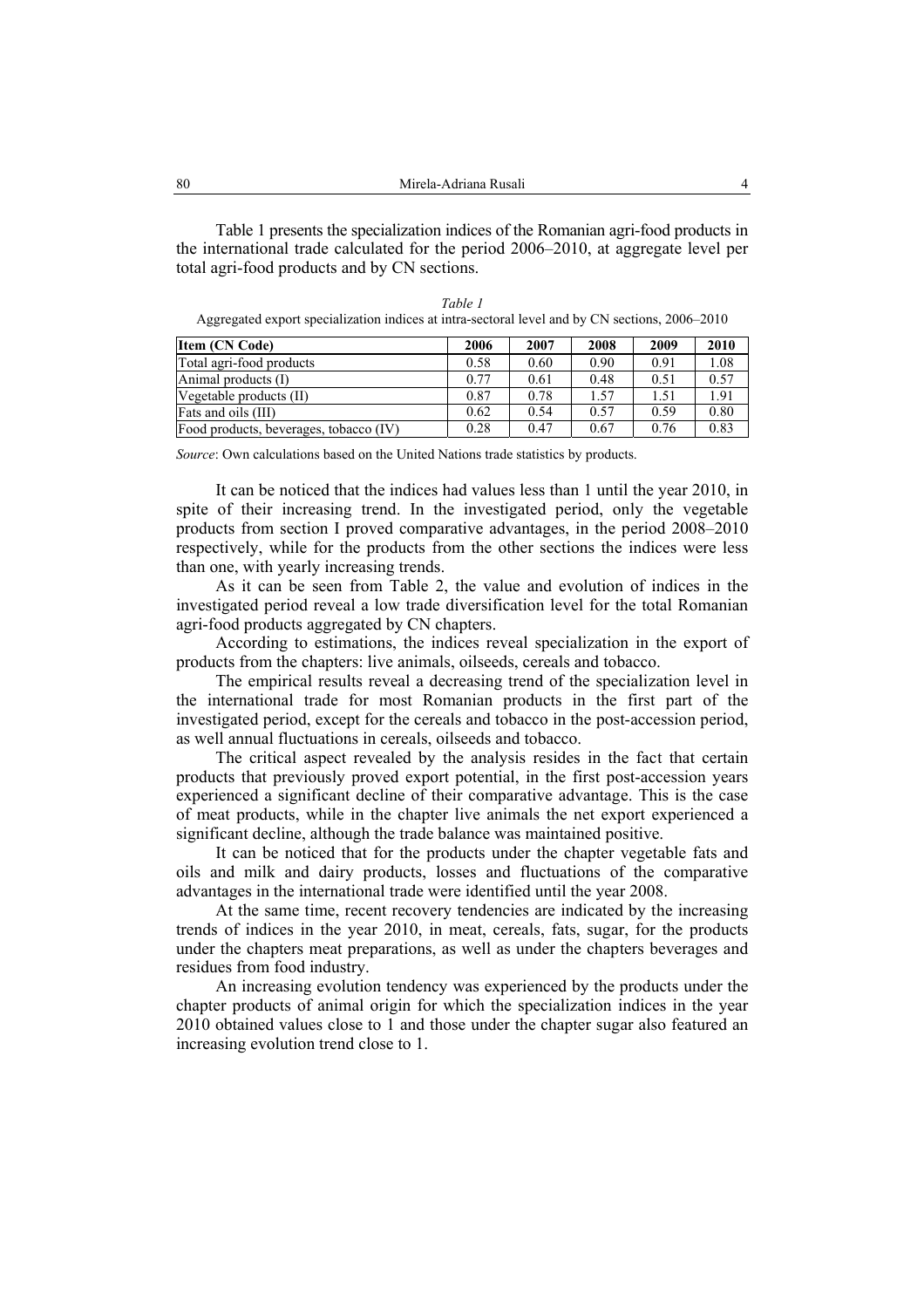| NC   | <b>Item</b>                                                                | 2006 | 2007               | 2008             | 2009 | 2010 |
|------|----------------------------------------------------------------------------|------|--------------------|------------------|------|------|
| Code |                                                                            |      |                    |                  |      |      |
| 01   | Live animals                                                               | 5.04 | 5.43               | 4.8              | 4.31 | 4.25 |
| 02   | Meat and edible meat offal                                                 | 0.12 | 0.18               | 0.2              | 0.34 | 0.53 |
| 03   | Fish and crustaceans, molluscs                                             | 0.00 | 0.04               | 0.0              | 0.03 | 0.03 |
| 04   | Milk and dairy products, eggs, honey                                       | 0.35 | 0.25               | 0.3              | 0.44 | 0.43 |
| 05   | Products of animal origin                                                  | 0.69 | 0.64               | 0.6              | 0.69 | 1.09 |
| 06   | Live trees and other plants                                                | 0.04 | 0.04               | 0.0              | 0.03 | 0.09 |
| 07   | Edible vegetables, roots and tubers                                        | 0.46 | 0.46               | 0.4              | 0.34 | 0.48 |
| 08   | Edible fruits and nuts                                                     | 0.35 | 0.32               | 0.2              | 0.22 | 0.32 |
| 09   | Coffee, tea                                                                | 0.12 | 0.07               | 0.1              | 0.13 | 0.13 |
| 10   | Cereals                                                                    | 1.38 | $\overline{1}$ .00 | 2.9              | 3.47 | 4.43 |
| 11   | Products of the milling industry                                           | 0.08 | 0.21               | 0.2              | 0.25 | 0.59 |
| 12   | Oilseeds                                                                   | 2.69 | 2.18               | 3.5              | 2.84 | 3.46 |
| 13   | Gums, resins                                                               | 0.00 | 0.00               | 0.0              | 0.00 | 0.00 |
| 14   | Vegetable products not elsewhere included,<br>vegetable plaiting materials | 2.31 | 1.50               | 1.0              | 0.97 | 0.00 |
| 15   | Animal and vegetable fats and oils                                         | 0.62 | 0.54               | 0.6              | 0.59 | 0.80 |
| 16   | Meat preparations                                                          | 0.38 | 0.39               | 0.5              | 0.47 | 0.57 |
| 17   | Sugar and sugar confectionery                                              | 0.35 | 0.18               | $\overline{0.3}$ | 0.50 | 0.96 |
| 18   | Cocoa and cocoa preparations                                               | 0.19 | 0.14               | 0.2              | 0.25 | 0.27 |
| 19   | Preparations of cereals                                                    | 0.38 | 0.43               | 0.5              | 0.44 | 0.45 |
| 20   | Preparations of vegetables, fruits                                         | 0.19 | 0.29               | 0.2              | 0.19 | 0.27 |
| 21   | Miscellaneous edible preparations                                          | 0.31 | 0.29               | 0.4              | 0.53 | 0.63 |
| 22   | Beverages, spirits and vinegar                                             | 0.27 | 0.32               | 0.5              | 0.31 | 0.40 |
| 23   | Residues and waste from food industry                                      | 0.23 | 0.39               | 0.5              | 0.50 | 0.53 |
| 24   | Tobacco and tobacco products                                               | 0.19 | 2.25               | 3.8              | 4.69 | 4.63 |

*Table 2*  Trade specialization indices, by CN chapters, 2006–2010

*Source*: Own calculations based on the United Nations trade statistics by products.

On the other hand, the products grouped under the chapter "*Vegetable products not elsewhere included*" experienced a loss of comparative advantages, as they reached the last position in the year 2010, from the 3rd position, with specialization index values larger than 2 in the year 2006.

The products under chapter 24 – tobacco have had a start experience since 2007, as they became, according to estimates, the product with the highest trade specialization level.

## **5. CONCLUSIONS**

The empirical results reveal the level and evolution of external competetiveness of Romania's agri-food products in the pre- and post- EU accession period. The investigations highlight the opportunities of products with export potential, as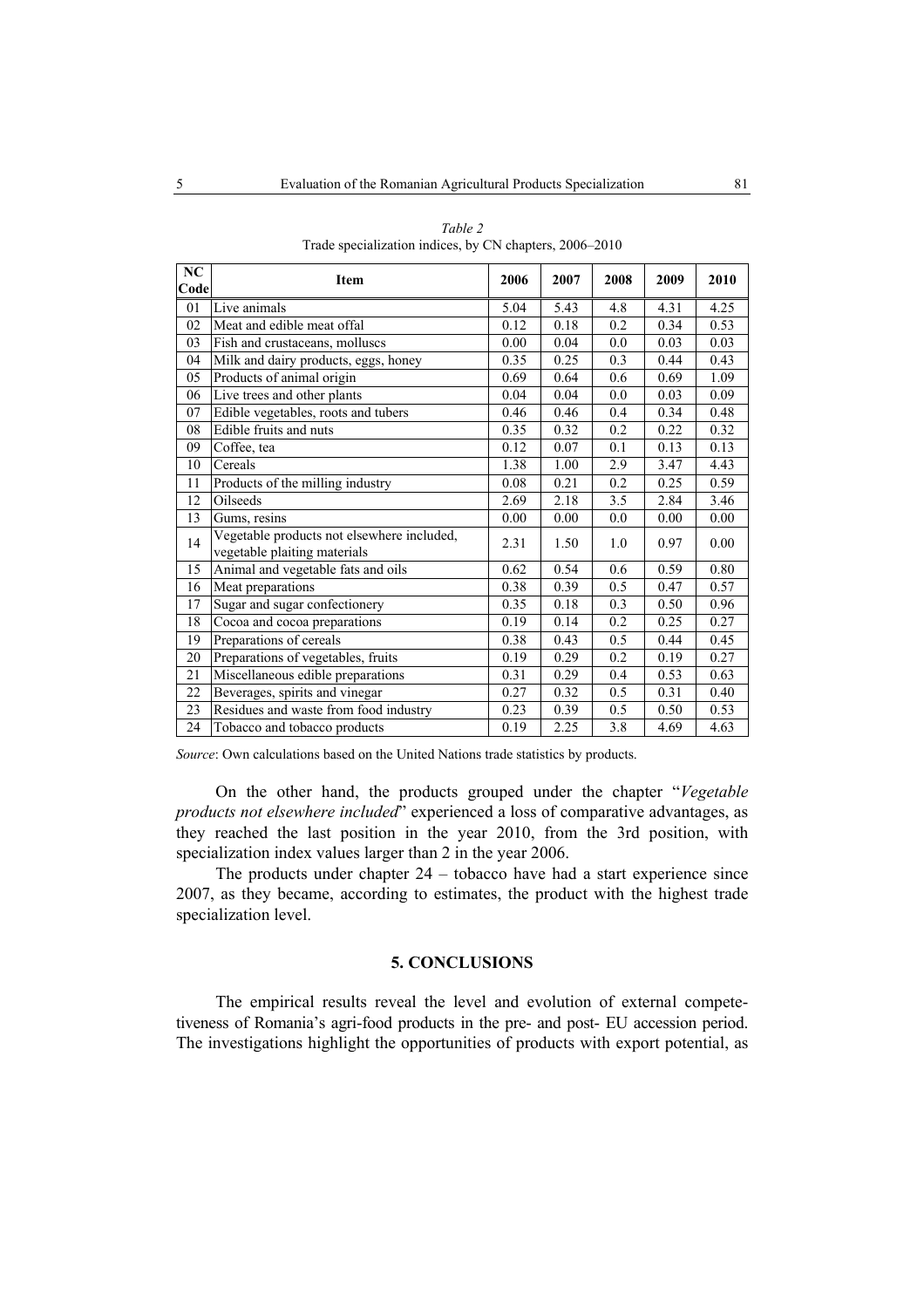well as the sensitive zones affected by the net imports at the level of the investigated groups of products, in order to contribute to the national sectoral performance improvement in the context of foreign competition increase.

EU membership was reflected in the country's foreign trade by an expansion of both export and import flows; however, in the international trade, Romania has a comparative trade disadvantage in most products grouped by CN sections, except for the vegetable products (Rusali, 2012). The dependence on imports of animal origin and processed food products and the low competitiveness of the processing industry are the main constraints to obtaining higher revenues from exports.

In certain products with export potential expressed before the accession to the EU, a significant decline took place in the first post-accession years, as in the case of live animals, in which, although the balance of trade is positive, the value of net exports significantly declined. In the products under the chapters vegetable fats and oils, milk and dairy products, comparative trade advantage losses and fluctuations were identified until the year 2008, as well as in the case of oilseeds. The products with the higher deficit of the balance of trade are those from the chapters: meat, beverages and spirits and vinegar, preparations of vegetables, fruits, preparations of meat and fish, milk and dairy products.

A decreasing tendency of the specialization level in the first period was experienced by the foreign trade with most Romanian products, except for the cereals and tobacco in the post-accession period, as well as annual fluctuations in cereals, oilseeds and tobacco.

However, the trade specialization evaluations also reveal a performance improvement tendency under the chapters containing food preparations, beverages and residues from food industry. The indices reveal specialization for the products from the chapters: live animals, oilseeds, cereals and tobacco.

#### REFERENCES

- 1. Balassa B. (1965), *Trade Liberalization and Revealed Comparative Advantage*, The Manchester School of Economic and Social Studies, 33, 99–123.
- 2. Banse M., Gorton M., Hartel J., Hughes G., Köckler J., Möllman T., Münch W. (1999), *The Evolution of Competitiveness in Hungarian Agriculture: From Transition to Accession*, MOCT-MOST Economic Policy in Transitional Economies, 9, 307–318.
- 3. Brasili C., Fanfani R., Rastoin J.L. (2008), *Knowledge, Sustainability and Bioresources in the further Development of the Agri-food System*, Bologna: Ed, BUP.
- 4. Gorton M., Davidova S. (2001), *The International Competitiveness of CEEC Agriculture*, The World Economy, 24, 185–200.
- 5. Greenaway D., Milner C. (1993), *Trade and Industrial Policy in Developing Countries: A Manual of Policy Analysis*, The Macmillan Press, esp, Part IV Evaluating Comparative Advantage, 181– 208.
- 6. Latruffe Laure (2010), *Competitiveness, Productivity and Efficiency in the Agricultural and Agri-Food Sectors*, (Working Paper Number 30) Paris: OECD Publishing.